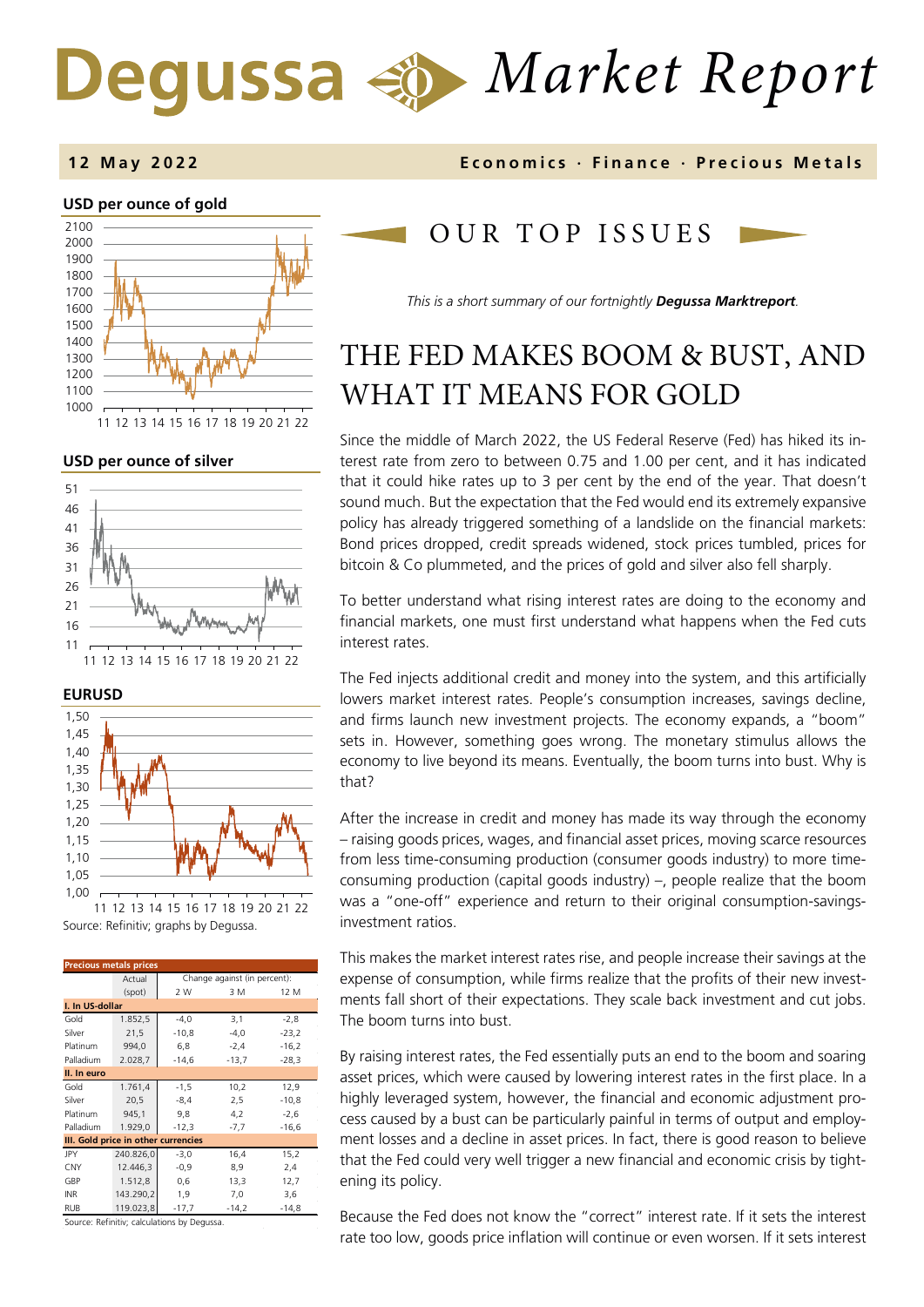**Precious metal prices (USD/oz), last seven years**



Source: Refinitiv; graphs Degussa.

rates too high, the economy tanks and financial markets collapse. The risk that something could go wrong is enormous, especially given record levels of global debt: It amounted to 301 trillion USD or 351 per cent of global GDP at the end of 2021, according to the *International Institute of Finance* (IIF).

The huge debt burden in the global financial system suggests that the room for interest rate hikes is relatively limited. It is not likely (from our point of view) that central banks are willing to cause a recession and high unemployment, a major stock market crash, a housing crisis, or a full-blown credit crunch to bring inflation down to around 2 per cent in the near future; nor would the general public accept it.

A likely scenario is that central banks will hike interest rates a bit more, but not to the point of "crashing the system to lower inflation." This suggests that goods price inflation will remain elevated for longer but may not spiral out of control. Real interest rates, i.e. nominal interest rates net of inflation, will most likely remain in negative territory for years to come, especially for high-quality credit such as government bonds. In such an environment, stock prices can continue to trend higher after shedding their bubble element.

What role do physical gold and silver play? As long as financial markets are reasonably confident that central banks can strike an acceptable balance between raising interest rates to curb inflation and preventing the financial and economic system from falling off the cliff, gold and silver prices may be prevented from rising sharply for now. As noted earlier, however, the risk that central banks will not succeed in their plans and cause a major crisis is real, and it is non-negligible.

Another major crisis could actually be deadly for the fiat money system. So there is a case for gold and silver. From our point of view, they are currently not expensive at all, especially when assessed considering the prevailing financial and economic risk structure. With that in mind, holding gold and silver as part of one's liquid portfolio should ultimately prove risk-mitigating and return-enhancing for the long term oriented investor.

\*\*\*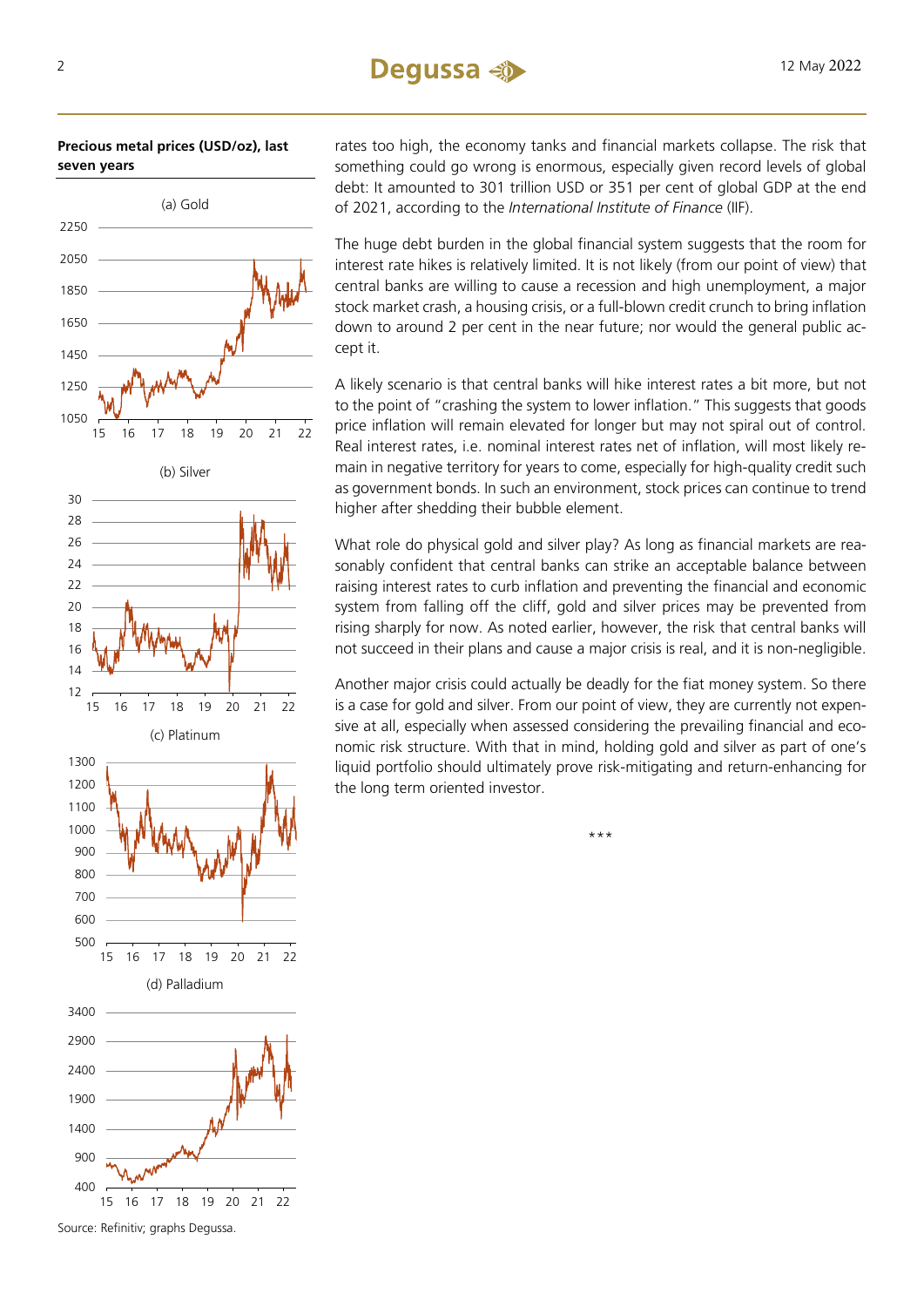# PRECIOUS METALS PRICES

**In US-Dollar per ounce**

|                                            |                            | Gold               | <b>Silver</b>        |                    | Platinum            |                    | Palladium            |                    |  |
|--------------------------------------------|----------------------------|--------------------|----------------------|--------------------|---------------------|--------------------|----------------------|--------------------|--|
| I. Actual                                  |                            | 1853,5             |                      | 21,5               |                     | 994,8              |                      | 2025,7             |  |
| II. Gliding averages                       |                            |                    |                      |                    |                     |                    |                      |                    |  |
| 10 days                                    |                            | 1904,8             | 23,6                 |                    | 940,6               |                    | 2290,0               |                    |  |
| 20 days                                    |                            | 1931,7             | 24,4                 |                    | 958,6               |                    | 2328,6               |                    |  |
| 50 days                                    | 1938,0                     |                    | 24,8                 |                    | 1008,7              |                    | 2456,4               |                    |  |
| 100 days                                   | 1879,9                     |                    | 24,0                 |                    | 1003,4              |                    | 2264,3               |                    |  |
| 200 days                                   | 1835,0                     |                    | 23,8                 |                    | 1003,3              |                    | 2203,9               |                    |  |
|                                            |                            |                    |                      |                    |                     |                    |                      |                    |  |
| III. Estimates for end 2022                | 2100                       |                    | 28                   |                    | 1175                |                    | 2261                 |                    |  |
| (1)                                        |                            | 13                 |                      | 31                 | 18                  |                    |                      | 12                 |  |
| <b>Band width</b><br>(1)                   | Low<br>1700<br>$\text{-}8$ | High<br>2280<br>23 | Low<br>21,0<br>$-2$  | High<br>31,0<br>44 | Low<br>830<br>$-17$ | High<br>1280<br>29 | Low<br>1650<br>$-19$ | High<br>2400<br>18 |  |
| V. Annual averages<br>2019<br>2020<br>2021 | 1382<br>1753<br>1804       |                    | 16,1<br>20,2<br>25,5 |                    | 862<br>878<br>1095  |                    | 1511<br>2180<br>2422 |                    |  |

| In Euro per ounce                  |                      |                    |                     |                    |                     |                    |                      |                    |
|------------------------------------|----------------------|--------------------|---------------------|--------------------|---------------------|--------------------|----------------------|--------------------|
|                                    | Gold                 |                    | <b>Silver</b>       |                    | Platinum            |                    | Palladium            |                    |
| I. Actual                          | 1763,1               |                    | 20,5                |                    | 946,3               |                    | 1926,9               |                    |
| II. Gliding averages               |                      |                    |                     |                    |                     |                    |                      |                    |
| 10 days                            | 1788,7               |                    | 22,2                |                    | 883,2               |                    | 2150,2               |                    |
| 20 days                            | 1797,3               |                    | 22,7                |                    | 891,8               |                    | 2166,5               |                    |
| 50 days                            | 1774,0               |                    | 22,7                |                    | 922,9               |                    | 2247,7               |                    |
| 100 days                           | 1690,7               |                    | 21,6                |                    | 901,7               |                    | 2037,9               |                    |
| 200 days                           | 1616,6               |                    | 21,0                |                    | 883,0               |                    | 1941,0               |                    |
| III. Estimates for end 2022        | 1944<br>10           |                    | 26<br>27            |                    | 1088<br>15          |                    | 2093<br>9            |                    |
| (1)                                |                      |                    |                     |                    |                     |                    |                      |                    |
| <b>Band width</b><br>(1)           | Low<br>1573<br>$-11$ | High<br>2110<br>20 | Low<br>19,4<br>$-5$ | High<br>28,7<br>40 | Low<br>760<br>$-20$ | High<br>1180<br>25 | Low<br>1520<br>$-21$ | High<br>2220<br>15 |
| V. Annual averages<br>2019<br>2020 | 1235<br>1535         |                    | 14<br>18            |                    | 770<br>769          |                    | 1350<br>1911         |                    |
|                                    | 2021<br>1519         |                    | 21                  |                    |                     | 921                | 2035                 |                    |

Source: Refinitiv; calculations and estimates Degussa. Numbers are rounded.

 $(1)$  On the basis of actual prices.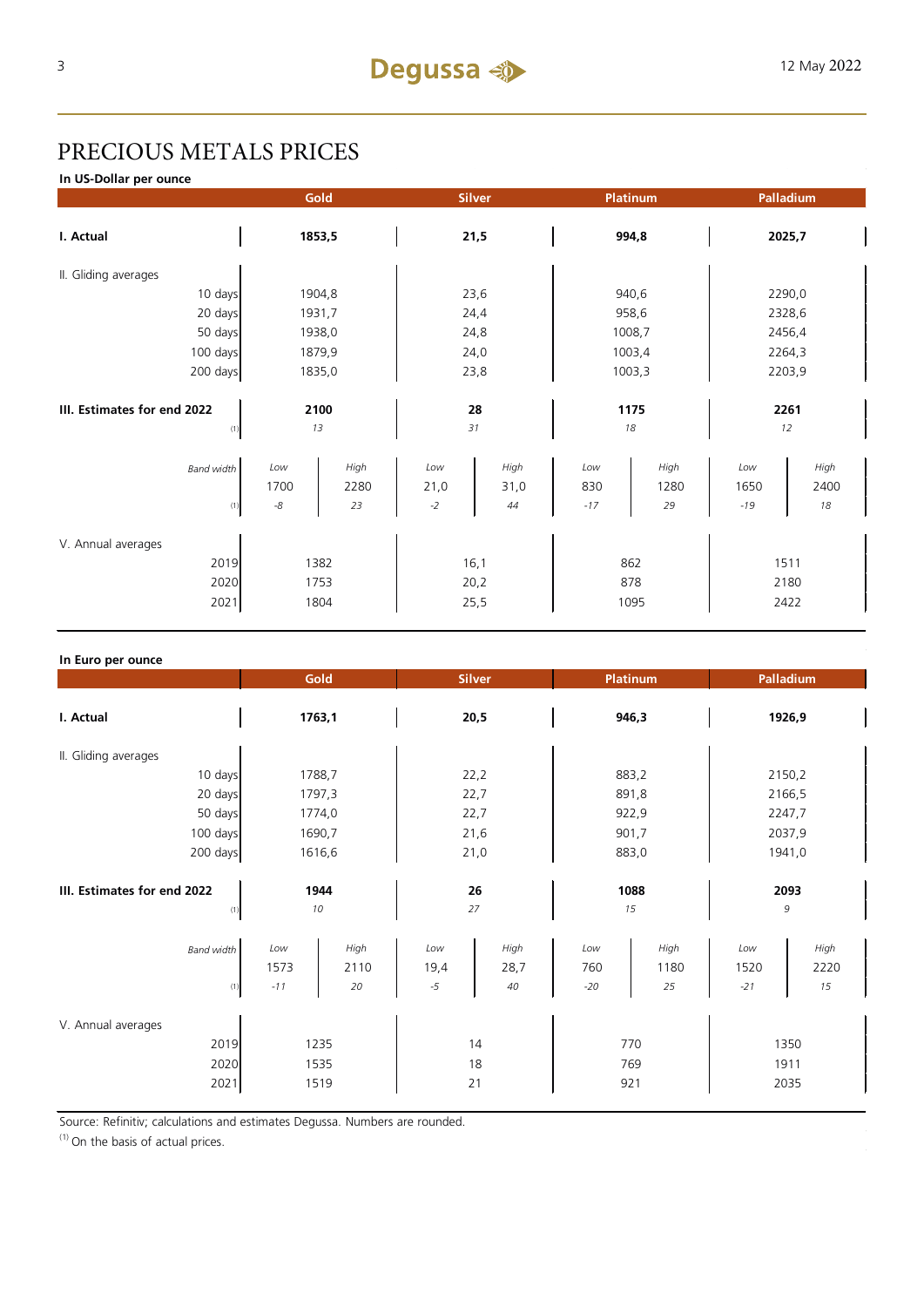# BITCOIN, PERFORMANCE OF VARIOUS ASSET CLASSES

### **Bitcoin in US dollars**



Source: Refinitiv; graph by Degussa.

## **Performance of stocks, commodities, FX and bonds**

(a) In national currencies (b) In euro



|                             | $-80 -60 -40 -20$ |         |         | 0 | 20  | 40   |      | 60 |
|-----------------------------|-------------------|---------|---------|---|-----|------|------|----|
| S&P 500                     |                   |         | $-9,7$  |   |     |      |      |    |
| Nasdag                      |                   | $-19,7$ |         |   |     |      |      |    |
| Euro STOXX 50               |                   |         | $-6,7$  |   |     |      |      |    |
| <b>FTSE 100</b>             |                   |         | $-2,8$  |   |     |      |      |    |
| <b>DAX</b>                  |                   |         | $-12,9$ |   |     |      |      |    |
| Swiss MI                    |                   |         | $-11,1$ |   |     |      |      |    |
| Nikkei                      |                   |         | $-13,3$ |   |     |      |      |    |
| Hang Seng                   |                   |         | $-13,5$ |   |     |      |      |    |
| Bovespa                     |                   |         |         |   |     | 14,1 |      |    |
| Russia                      |                   | $-16,4$ |         |   |     |      |      |    |
| CRB Index                   |                   |         |         |   |     |      | 38,7 |    |
| Gold                        |                   |         |         |   | 8,9 |      |      |    |
| Silver                      |                   |         |         |   | 0,1 |      |      |    |
| Crude oil                   |                   |         |         |   |     |      | 32,9 |    |
| <b>EURUSD</b>               |                   |         | $-7,5$  |   |     |      |      |    |
| <b>EURJPY</b>               |                   |         |         |   | 4,4 |      |      |    |
| <b>EURGBP</b>               |                   |         |         |   | 2,3 |      |      |    |
| <b>EURCHF</b>               |                   |         |         |   | 0,8 |      |      |    |
| <b>USDCAD</b>               |                   |         |         |   | 2,9 |      |      |    |
| <b>USDGBP</b>               |                   |         | $-9,5$  |   |     |      |      |    |
| <b>USDJPY</b>               |                   |         |         |   |     | 12,8 |      |    |
| US gov't bond 7 - 10 yrs    |                   |         | $-2,1$  |   |     |      |      |    |
| US gov't bond 1 - 3 yrs     |                   |         |         |   | 5,3 |      |      |    |
| Euro gov't bond 7 - 10 yrs  |                   |         | $-7,4$  |   |     |      |      |    |
| Euro gov't bond 1 - 3 yrs   |                   |         | $-1,2$  |   |     |      |      |    |
| UK gov't bond 7 - 10 yrs    |                   |         | $-7,3$  |   |     |      |      |    |
| UK gov't bond 1 - 3 yrs     |                   |         | $-3,3$  |   |     |      |      |    |
| Japan gov't bond 7 - 10 yrs |                   |         | -5,7    |   |     |      |      |    |
| Japan gov't bond 1 - 3 yrs  |                   |         | -4,4    |   |     |      |      |    |

Source: Refinitiv; calculations by Degussa.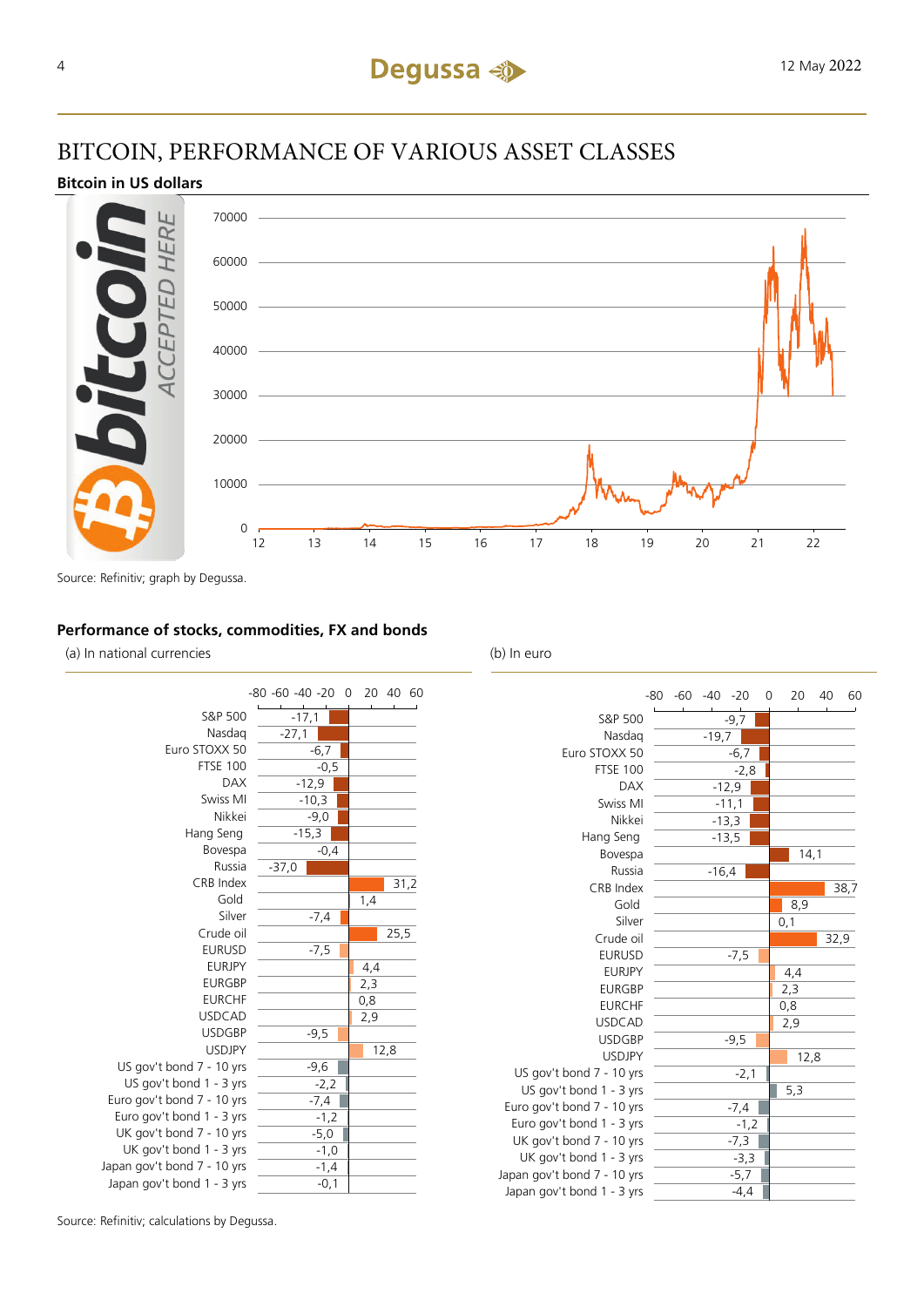# **Articles in earlier issues of the** *Degussa Market Report*

| <i><b>Issue</b></i> | Content                                                                                    |
|---------------------|--------------------------------------------------------------------------------------------|
| 12 May 2022         | The Fed makes Boom & Bust – and what it means for Gold                                     |
| 28 April 2022       | The Fed's Boom and Bust Cycle - and what it means for your money                           |
| 14 April 2022       | Do You Know What Inflation Really Is? Then Hold Gold And Silver                            |
| 31 March 2022       | How Not To Get Battered                                                                    |
| 17 March 2022       | There is no Return to Normality. The Case for Gold and Silver                              |
| 3 March 2022        | Gold: Too Low For Too Long                                                                 |
| 17 February 2022    | The Inflation beast is bigger than you think it is                                         |
| 3 February 2022     | The Bigger Gold Picture                                                                    |
| 20 January 2022     | Outlook for Gold and Silber brighter than you think it is                                  |
| 16 December 2021    | Welcome to a new chapter in the boom-and-bust-drama                                        |
| 2 December 2021     | Inflation Is Not Temporary But Here To Stay                                                |
| 18 November 2021    | The Case Against Gold And Silver. Revisited                                                |
| 4 November 2021     | Stagflation Is Rearing Its Ugly Head                                                       |
| 21 October 2021     | At A Crossroads. It Is Time For Gold And Silver                                            |
| 7 October 2021      | Here Comes The Inflation Beast                                                             |
| 23 September 2021   | Evergrande: China's Potential 'Lehman moment'?                                             |
| 8 September 2021    | It All Depends On The Fed's 'Safety Net'                                                   |
| 26 August 2021      | Our Money Gets Thrown Under The Bus                                                        |
| 12 August 2021      | The Crime of 1971                                                                          |
| 29 July 2021        | Gold And The Market Fear That Is Not                                                       |
| 15 July 2021        | Gold and the Monetary Policy Empire of Deception                                           |
| 1 July 2021         | Investors believing the impossible, making the price of gold falter                        |
| 17 June 2021        | Gold Against Neglected Risks                                                               |
| 2 June 2021         | Gold And Inflation                                                                         |
| 20 May 2021         | The Price Correction In The Crypto Space Is Not The End                                    |
| 6 May 2021          | The Dark Side of the Yield Curve Control Policy                                            |
| 22 April 2021       | Bitcoin and the Golden Opportunity                                                         |
| 8 April 2021        | On Precious Metal 2021 Price Forecasts                                                     |
| 25 March 2021       | Money Matters For Gold And Silver Prices                                                   |
| 11 March 2021       | Interest Rates are to the Price of Gold What Gravity is to the Apple                       |
| 25 February 2021    | The Dangers Of Digital Central Bank Money                                                  |
| 11 February 2021    | Gold Is Not In Bubble Territory                                                            |
| 28 January 2021     | It Is High Time To Buy Gold And Silver                                                     |
| 14 January 2021     | The Great Gold And Silver Bull Market Is On                                                |
| 17 December 2020    | Gold Against US-Dollar Risk. A Value Proposition                                           |
| 3 December 2020     | Keep Your Cool - And Physical Gold And Silver                                              |
| 19 November 2020    | It is Going to be Wild. Hold on to Physical Gold                                           |
| 5 November 2020     | For In Fire Gold Is Tested                                                                 |
| 22 October 2020     | The Policy of Inflating Everything, Not Only The Price Of Gold                             |
|                     | The Degussa Marktreport (German) and the Degussa Market Report (English) are available at: |

The Degussa Marktreport (German) and the Degussa Market Report (English) are available at: **www.degussa-goldhandel.de/marktreport**